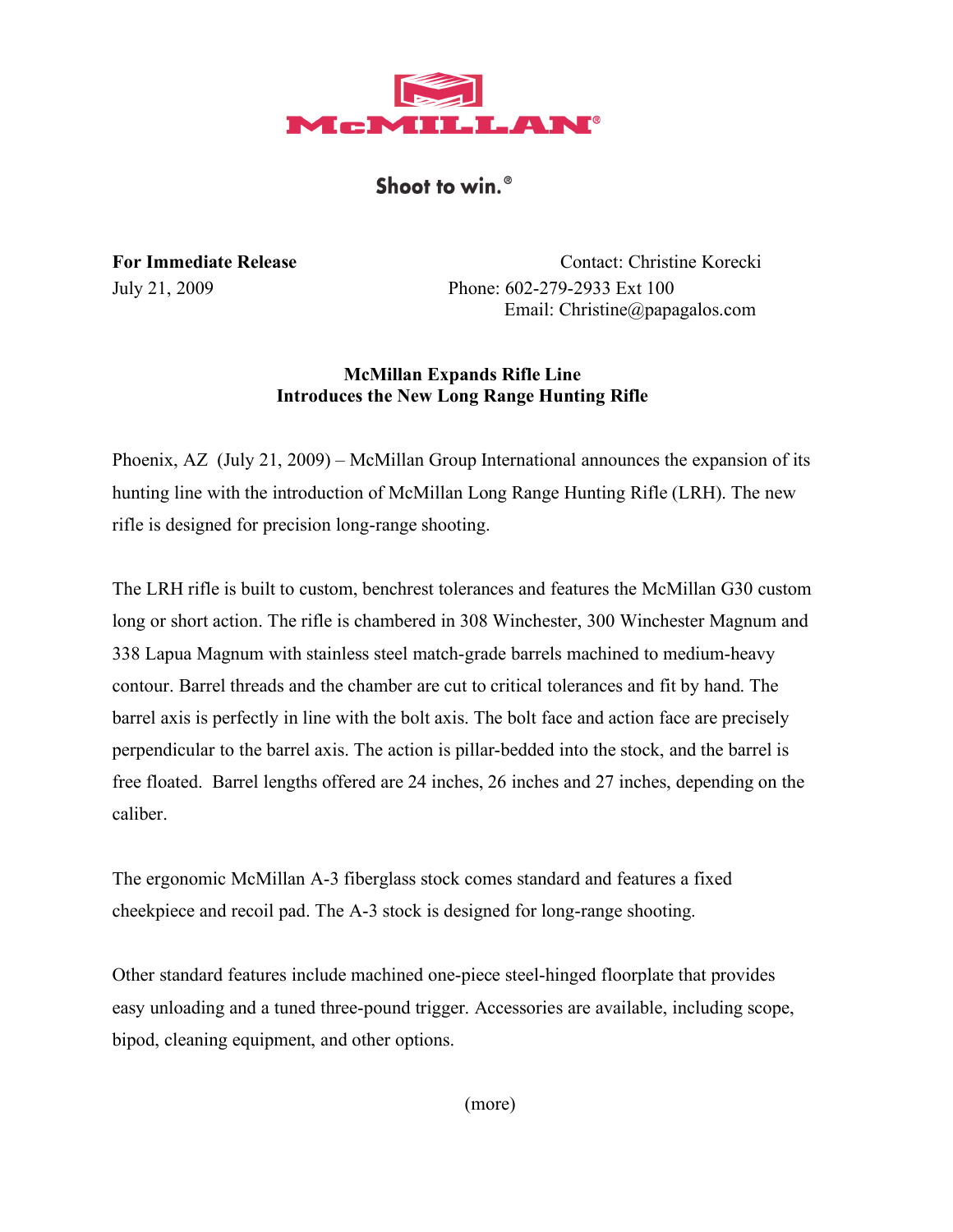Long-range hunting is the art of delivering benchrest accuracy at extreme distances. Once the domain of a few international long-range competitive events, now the big game trophy hunter is asking for equipment that can deliver performance at extreme distances. According to Kelly McMillan, president of McMillan Group International, "The McMillan Long Range Hunting Rifle delivers superior performance and reliability that is important on a successful long-range hunt."

For more information on the McMillan Long Range Hunting Rifle or other McMillan products, please visit www.mcmillanusa.com.

#### **About McMillan**

Operating companies in the McMillan family now include:

#### McMillan Firearms Manufacturing

McMillan Firearms Manufacturing manufactures and markets the McMillan rifles. The company includes hunting and tactical divisions.

#### McMillan Hunting Products

McMillan Hunting Products develops and markets a line of premium custom hunting rifles and products. The new line will launch in 2008.

#### McMillan Tactical Products

McMillan Tactical Products markets custom tactical rifles, gear and accessories designed for the specialized needs of military and law enforcement.

#### McMillan Fiberglass Stocks

McMillan Fiberglass Stocks manufactures custom rifle stocks and accessories. Product areas include Tactical, Competition, Benchrest, Hunting & Sport, and Ultralight. Customers include shooters, military, law enforcement, government agencies, custom gunsmiths and OEM rifle manufacturers. Manufacturing capacity has recently expanded to accommodate the strong demand for the extensive product line.

#### McMillan Operator Development

McMillan Operator Development offers advanced tactical training for military and law enforcement. This company also produces the annual McMillan Operator Challenge, an international event for elite tactical professionals.